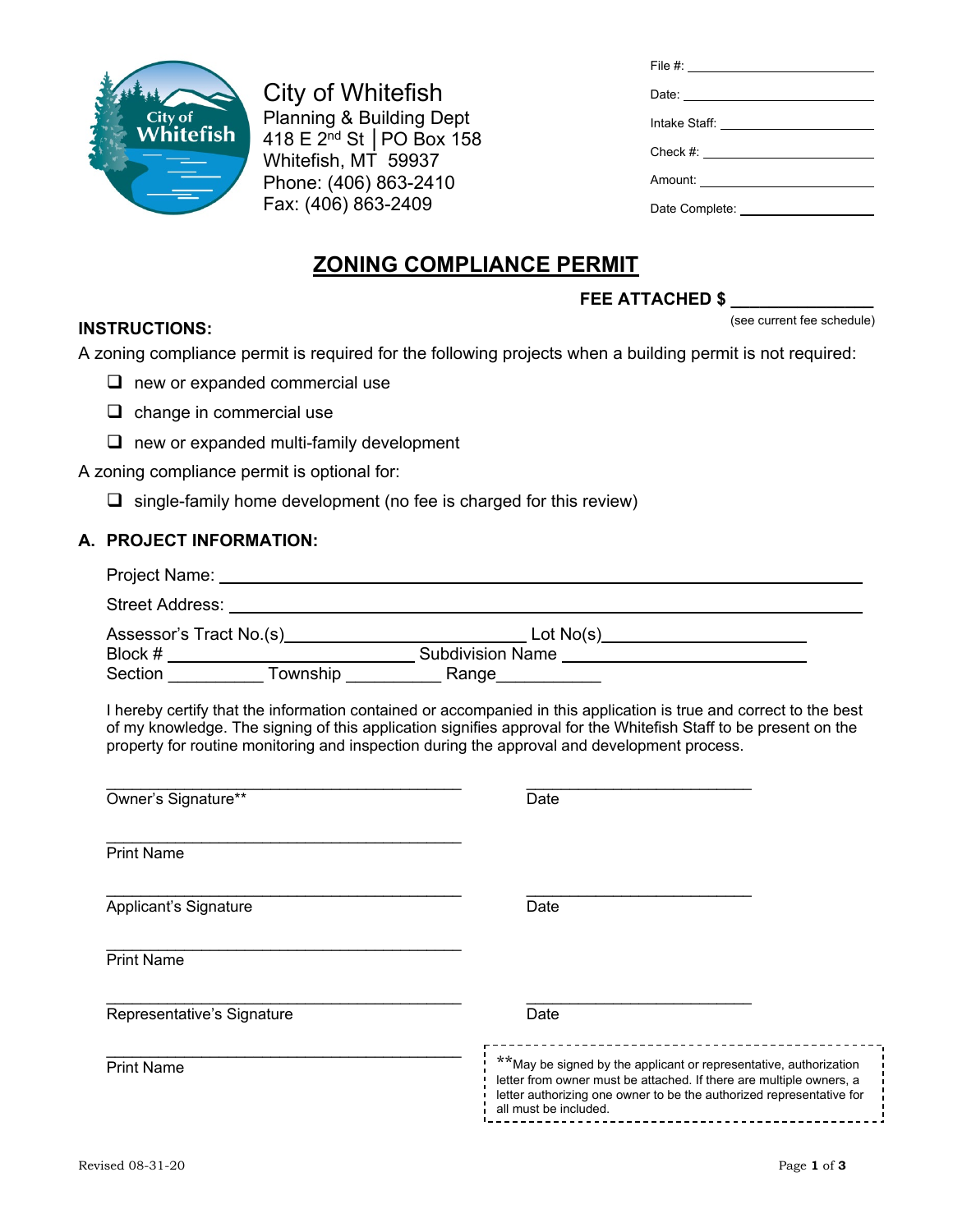### **B. APPLICATION CONTENTS:**

#### **NEW/EXPANDED COMMERCIAL OR MULTIFAMILY DEVELOPMENT:**

- $\Box$  Date of pre-application meeting with site review committee:
- $\Box$  One (1) printed copy and one (1) electronic copy of the application and supplemental materials.
- $\Box$  Site Plan. Drawn to a suitable engineering scale (1" = 10', 1" = 20') and shall include the following:
	- $\checkmark$  Boundaries of the subject property with all bearings and dimensions
	- $\checkmark$  All existing and proposed improvements, including buildings, storage areas, driveways, decks, patios, wells, septic systems, drain fields, fuel tanks, utilities, easements, and landscaping
	- $\checkmark$  Required off-street parking with number of spaces provided, surface treatment, loading zones, parking lot landscaping
	- Name and description of the adjacent street (ROW width, pavement width, type of surface, public or private, sidewalk, curb and gutter, etc.)
	- $\checkmark$  Dimensions from all existing and proposed improvements to adjacent property boundaries

- $\Box$  Site Plan. Drawn to a suitable engineering scale  $(1" = 10", 1" = 20')$  and shall include the following:
	- $\checkmark$  property boundaries,
	- $\checkmark$  existing and proposed structures,
	- $\checkmark$  location of roads, easements and rights-ofway
- $\Box$  Elevation section or side profile of any new buildings with dimensions of building height
- $\checkmark$  Accurate locations of lakes, rivers, streams, or wetlands on property or within 200-feet
- $\checkmark$  Contours of the site at two-foot contour intervals if slopes on the site are greater than 10% and within 200-feet of lake, river, stream or wetlands
- $\checkmark$  Drainage and erosion control plans, as required
- $\checkmark$  Elevation section or side profile of any new buildings with dimensions of building height
- $\checkmark$  For commercial uses, a floor plan layout that shows gross floor area
- $\checkmark$  Other items identified by staff through either the pre-application process or review of the application

# **NEW SINGLE-FAMILY HOME: CHANGE IN COMMERCIAL USE:**

- $\Box$  One (1) printed copy and one (1) electronic copy of the application and supplemental materials.
- $\Box$  Site Plan. Drawn to a suitable engineering scale  $(1" = 10', 1" = 20')$  and shall include the following:
	- $\checkmark$  Boundaries of the subject property with all bearings and dimensions.
	- $\checkmark$  All existing and proposed improvements, including buildings, storage areas, driveways, decks, patios, wells, septic systems, drain fields, fuel tanks, utilities, easements, and landscaping
	- $\checkmark$  Required off-street parking with number of spaces provided, surface treatment, loading zones, parking lot landscaping